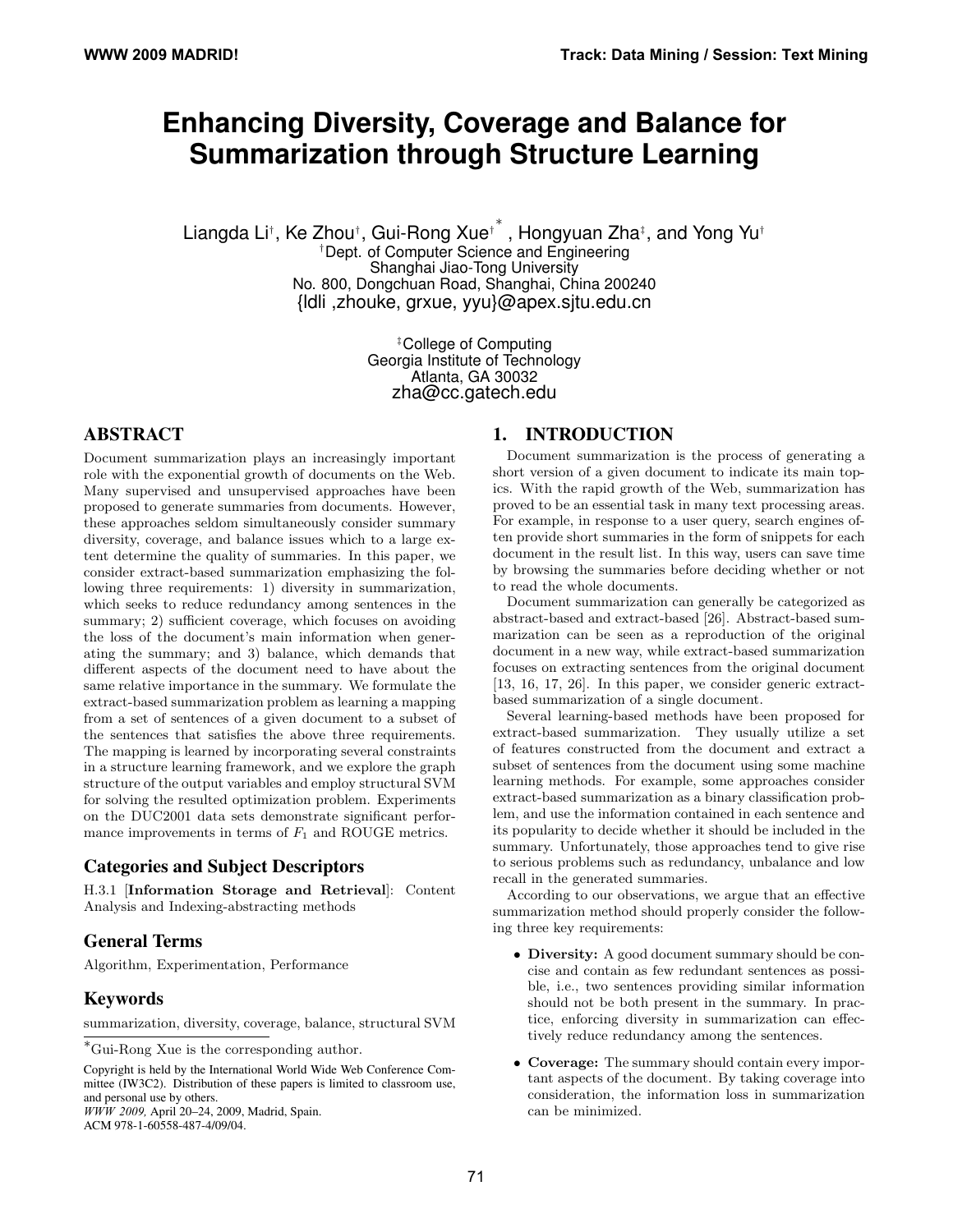• Balance: The summary should emphasize the various aspects of the document in a balanced way. An unbalanced summary usually leads to serious misunderstanding of the general idea of the original document.

The goal of this paper is to systematically explore the above three aspects through a structure learning framework. The main idea is to utilize structural SVM with three types of constraints to enforce diversity, coverage and balance in the generated summaries. Specifically, based on the relations between sentences, we propose a so-called independence graph to model the structure of a given document, aiming at representing the dissimilarity between pairs of sentences and reducing the search space in the structure learning process. We also adapt the cutting plane algorithm to solve the resulting optimization problem and then use the trained model for summary generation.

A set of experiments is conducted on the DUC2001 data sets to evaluate our proposed method. Firstly, we compare the performance of our method with several state-of-the-art supervised and unsupervised methodes for summarization. Secondly, we evaluate the effectiveness of our three proposed constraints on enforcing diversity, coverage and balance of summaries. The experimental results show that explicit enforcement of diversity, coverage and balance results in significant improvements over state-of-the-art summarization methods. The two main contributions of our work are:

- 1. We take the issues of diversity, coverage and balance into consideration in extract-based summarization and enforce them through the construction of three types of constraints.
- 2. We propose an efficient structure learning framework to solve the summarization task, utilizing structural SVM with effective modeling of sentence relationships using independence graphs.

The rest of the paper is organized as follows: Section 2 presents related works. We cast extract-based summarization as a structure learning problem in Section 3. In Section 4, we discuss in detail the requirements of a high-quality summary, emphasizing diversity, coverage and balance issues, and how to employ constraints to handle them. Section 5 presents the details of our structure learning method including the construction of the independence graphs. A presentation of several useful features for the training process is also discussed. In section 6, we focus on the experimental results together with some analysis. We conclude the paper with some pointers to future research directions in Section 7.

# **2. RELATED WORKS**

Document summarization has been an active topic in many research areas, such as natural language processing, information retrieval and machine learning. We discuss prior works and put our contributions in context.

Abstract-based summarization is an important problem in natural language processing. Knight and Marcu proposed a framework to generate summaries by creating sentences from the document's original content [16]. In addition, Jing and McKeown developed a cut-and-paste-based text summarizer, which modifies extracted sentences by discarding unimportant words and produces new sentences by merging result phrases [13]. Most of those methods focus on producing sentences from extracted sentences.

Extract-based summarization is usually viewed as a machine learning problem: selecting a subset of sentences from a given document. Several supervised learning methods have been developed for training accurate models for extractbased summarization. For example, the SVM-based method focuses on constructing a decision boundary between summary sentences and non-summary sentences [24]. However, it relies on the assumption that sentences are independent from each other and ignores the correlation between sentences. The HMM-based method proposed in [5] relaxes this assumption by modeling the relations between different sentences through hidden Markov models. Unfortunately, the training process of the HMM-based method becomes intractable when the feature space becomes very large. The CRF-based method, proposed by Shen et al. [26], gives a better solution to the problem of sentence dependency, leading to a sound result compared with other approaches.

Many unsupervised methods also contribute greatly to document summarization. Zha in [32] proposed a mutual reinforcement principle for sentence extraction using the idea of HITS [15]. Several related methods such as TextRank [21], LexPageRank [7] and CollabSum [30] gain remarkable performance also by exploring methodologies used in PageRank [2] and HITS [15]. These methods mostly focus on the dependence, for instance, similarity, between sentences of the same document or within multiple documents. Several clustering methods have also been employed for preprocessing, which indeed improve performance.

Several methods also cast the extract-based summarization as a sentence ranking problem, those include ranking through standard IR methods or identifying semantically important sentences by employing the latent semantic analysis technique [10]. Several learning to rank methods such as ranking SVM, support vector regression and gradient boosted decision trees are also applied to the summarization task [19].

Nomoto and Matsumoto take the diversity issue into consideration with a preprocessing step in which the sentences of a given document are first clustered into several groups [23]. CollabSum [30] reduces sentence redundancy by discarding the highly overlapping sentences with already extracted highly ranked sentences. Goldstein et al. consider this redundancy issue by employing a metric for reducing redundancy and maximizing diversity in the selected passages [9]. An earlier work by Carbonell and Goldstein [3] uses the idea of maximum marginal relevance for document reordering. In fact, most supervised methods which claim to deal with the diversity issue follows similar approaches by using a pre-defined fixed criterion. Our approach distinguishes itself by directly incorporating the diversity requirement into the training process.

The coverage issue is also important in summarization. IBM's many aspects document summarization tool takes this issue into consideration by automatically highlighting a set of sentences that are expected to cover the different aspects of the document's content [1]. However, to the best of our knowledge, most state-of-art approaches [17, 19, 26] employ 0-1 loss functions to measure the coverage of the ground-truth summary sentences. This kind of measurement is quite coarse and it does not capture a significant part of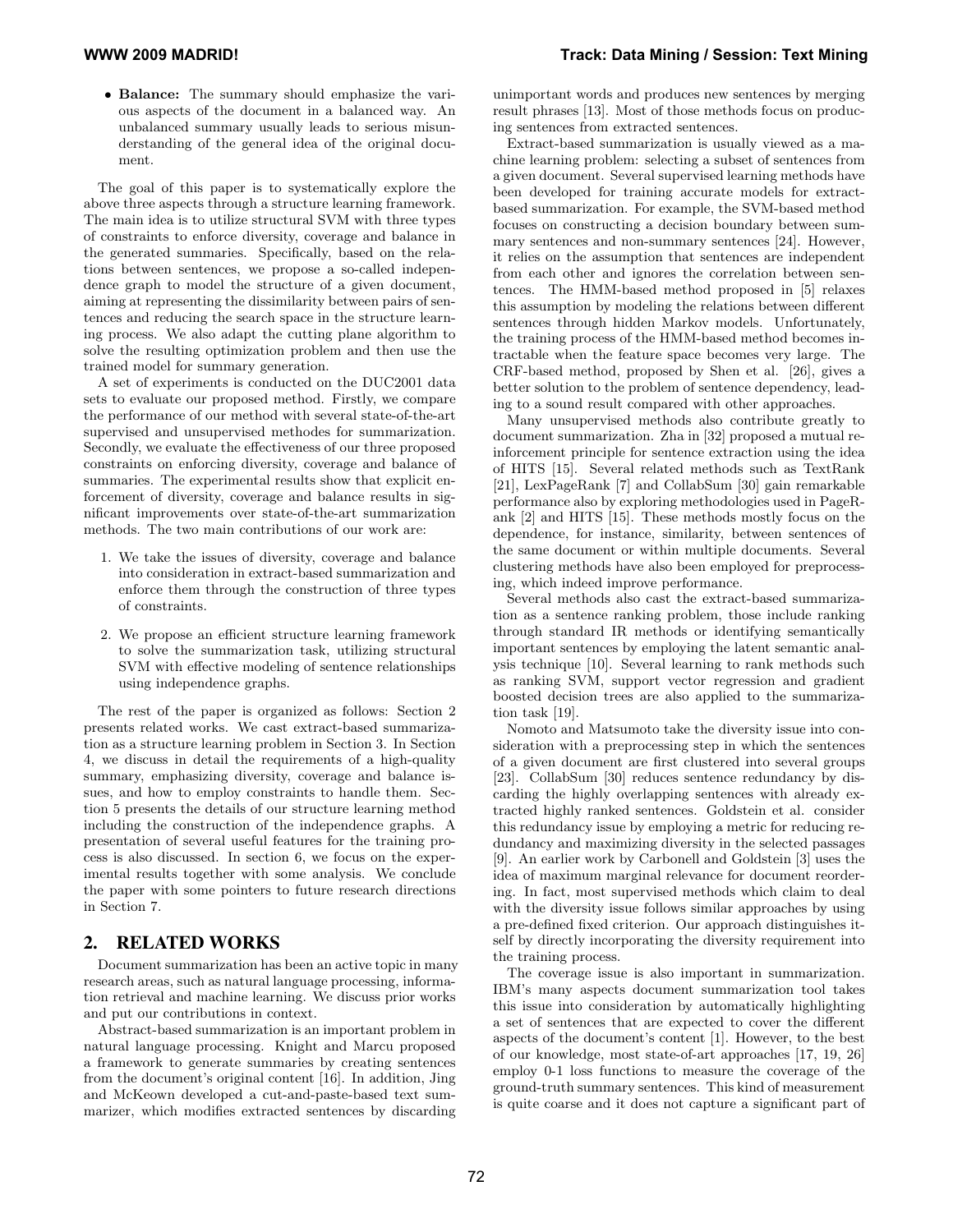**WWW 2009 MADRID! Track: Data Mining / Session: Text Mining**

the information available at the word level. Our method differs from this by introducing a systematic measurement to make full use of the information contained in training data to enforce the coverage ratio of the summarization.

We also mention that summarization has always had a wide range of applications for web documents [27]. Compared with generic text summarization, web document summarization usually explore more data sources, such as clickthrough data, metadata, or hyperlinks. Summarization is also used for web document classification [25], and particular for providing the snippets for search results.

The Diversity issue has be researched in many areas other than summarization. From the point of view of searching for diversified results, Yue and Joachims [31] have employed structural SVM to predict diverse subsets using loss functions to penalize low diversity. The approach taken by the DD-PREF modeling language tackles the diversity problem by measuring diversity on a feature basis [6, 29]. As another example, a framework presented by Clarke et al. rewards diversity in retrieval evaluation [4]. Besides, Kennedy and Naaman also propose a tool to generate diverse image search results [22]. Our method differs from above methods by incorporating diversity as a constraint for the training process, which proves to be a novel solution for the summarization task.

### **3. PROBLEM FORMULATION**

Given a document  $\mathbf{x} = \{x_1, x_2, \ldots, x_n\} \in \mathcal{X}$ , where  $x_i$ represents the *i*-th sentence in the document, and  $\mathcal{X}$  is the space of all documents, the summarization task is to predict a subset  $\bf{y}$  from the space of all possible subsets  $\mathcal{Y}$ .

The general approach we pursue is supervised in nature, learning a summarization model from a set of training examples. To this end, assume that we have a set of labeled training data,

$$
\{(\mathbf{x}^{(i)}, \mathbf{y}^{(i)}) \mid i = 1, \cdots, n\},\
$$

where  $y^{(i)}$  is the ground-truth summary of the document  $\mathbf{x}^{(i)}$ . Given the training set, our goal is to construct a discriminant function

$$
\mathcal{F}(\mathbf{x}, \mathbf{y}) : \mathcal{X} \times \mathcal{Y} \longrightarrow \mathbb{R},
$$

which judges whether the subset y is a suitable summary for the document **x**. The higher  $\mathcal{F}(\mathbf{x}, \mathbf{y})$  is, the better **y** summarize the document x. Therefore, we can predict the summary of a document **x** by maximizing  $\mathcal{F}(\mathbf{x}, \mathbf{y})$  over the subset  $y \in \mathcal{Y}$ . Formally,

$$
\mathbf{y}^* = \operatorname*{argmax}_{\mathbf{y} \in \mathcal{Y}} \mathcal{F}(\mathbf{x}, \mathbf{y}). \tag{1}
$$

We describe each pair  $(x, y)$  through a feature vector  $\Psi(\mathbf{x}, \mathbf{y})$  the exact form of which will be discussed later. The discriminant function  $\mathcal{F}(\mathbf{x}, \mathbf{y})$  is assumed to be linear in the feature vector  $\Psi(\mathbf{x}, \mathbf{y})$ , i.e.,

$$
\mathcal{F}(\mathbf{x}, \mathbf{y}) = \mathbf{w}^T \Psi(\mathbf{x}, \mathbf{y})
$$
 (2)

To measure the summarization performance, a loss function

$$
\Delta(\mathbf{y}, \bar{\mathbf{y}}): \mathcal{Y} \times \mathcal{Y} \longrightarrow \mathcal{R}
$$

is employed to quantify the penalty of the predicted summary  $\bar{y}$  compared with the ground-truth summary  $y$ . In our

study, a loss function similar to  $F_1$  measure is applied:

$$
\Delta(\mathbf{y}, \bar{\mathbf{y}}) = \frac{2pr}{p+r}, \quad p = \frac{\langle \mathbf{y}, \bar{\mathbf{y}} \rangle}{\langle \bar{\mathbf{y}}, \bar{\mathbf{y}} \rangle}, \quad r = \frac{\langle \mathbf{y}, \bar{\mathbf{y}} \rangle}{\langle \mathbf{y}, \mathbf{y} \rangle}.
$$
 (3)

Here, given two subsets **a** and **b**,  $\langle$  **a**, **b**  $\rangle$  denotes the number of common elements they share.

# **4. STRUCTURE LEANING FRAMEWORK**

In this study, we will explore structural SVM to train a robust model for the summarization task. For a given training set  $\{(\mathbf{x}^{(i)}, \mathbf{y}^{(i)}) \mid i = 1, \cdots, n\}$ , structural SVM is employed to learn a weight vector w for the discriminant function  $\mathcal{F}(\mathbf{x}, \mathbf{y})$  through the following quadratic programing problem [8, 28, 31]:

Optimization Problem 1. (Structural SVM)

$$
\min_{\mathbf{w}, \xi \ge 0} \frac{1}{2} ||\mathbf{w}||^2 + \frac{c}{n} \sum_{i=1}^n \xi_i,
$$
\n(4)

subjected to:

$$
\forall i, \forall \mathbf{y} \in \mathcal{Y} \setminus \mathbf{y}^{(i)}, \xi_i \ge 0, \n\mathbf{w}^T \Psi(\mathbf{x}^{(i)}, \mathbf{y}^{(i)}) \ge \mathbf{w}^T \Psi(\mathbf{x}^{(i)}, \mathbf{y}) + \Delta(\mathbf{y}^{(i)}, \mathbf{y}) - \xi_i.
$$

In Equation  $(4)$ , the parameter c controls the tradeoff between the model complexity  $\frac{1}{2} ||\mathbf{w}||^2$  and  $\sum_{i=1}^n \xi_i$ , the sum of the slack variables  $\xi_i$ . The constraints for the optimization problem enforce the fact that the ground-truth summary  $\mathbf{y}^{(i)}$  should have a higher value of discriminant function than other alternatives  $\mathbf{v} \in \mathcal{Y}$ .

As discussed above, we focus on training a summarization model which can enforce the diversity, coverage and balance of a summary. This can be achieved by introducing three additional types of constraints to the optimization problem defined in Equation (4). In the following section, we first define the notion of subtopics of a document and then describe our constraints for diversity, coverage and balance in terms of subtopics.

#### **4.1 Constraints Based on Subtopic Set**

Documents tend to contain several subtopics, and each subtopic can be represented by a cluster of sentences [11, 12]. Our constraints are based on this notion of subtopics. One important thing to notice is that the structure of subtopics of documents are only used in the training process through additional constraints in the optimization problem (4), it is not used in the testing phase when we need to generate a summary for a new document.

#### *4.1.1 The Subtopic Set*

Each subtopic of a document generally consists of a subset of the sentences of the document. For each document, we also define its subtopic set  $T$  as a set of subtopics that covers the document, i.e.,  $T = \{t_1, t_2, \ldots, t_k\}$ , where subtopic  $t_i$  is associated with set of words. We now define  $cover(t_i, s)$  as the degree of coverage of the sentence s for the subtopic  $t_i$ :

$$
cover(t_i, s) = \frac{|t_i \cap s|}{|t_i|}.
$$
\n
$$
(5)
$$

Here  $s$  is an arbitrary sentence in the document. Specifically,  $cover(t_i, s)$  represents the proportion of the words in the subtopic  $t_i$  that are also present in the sentence s. Furthermore, for each sentence s, its coverage of the give subtopic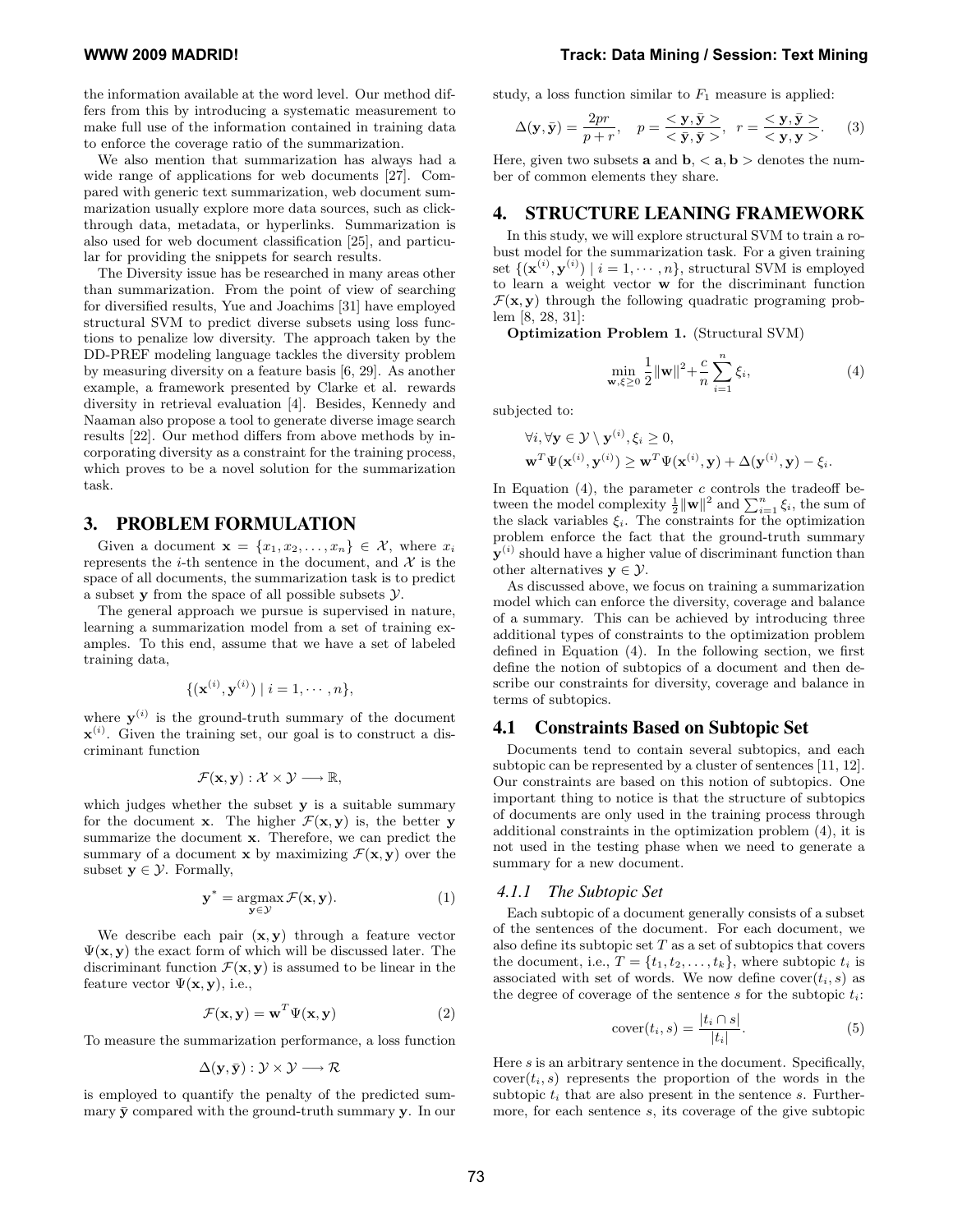set T can be measured by a vector  $\mathbf{v} = (v_1, \dots, v_k)$ , where  $v_i = \text{cover}(t_i, s).$ 

It seems that we need to carry out a preprocessing step to construct the subtopic set for each document in the training set. However, this is not necessary in our context, because for each training document  $\mathbf{x}^{(j)}$ , we have the ground-thruth summary  $y^{(j)}$ . Therefore, we simply use the *i*-th sentence in the ground-truth summary as the subtopic  $t_i$  for the document.

#### *4.1.2 Constraints for Enforcing Diversity*

Diversity argues a summary should not contain similar sentences. In other words, sentences in a summary should have little overlap with one another in order to reduce redundancy. Formally, we enforce diversity with the following constraint:

Constraint 1.

$$
\mathbf{w}^T \Psi(\mathbf{x}^{(i)}, \mathbf{y}^{(i)}) \ge \sum_{y \in \mathbf{y}^{(i)}} \mathbf{w}^T \Psi(\mathbf{x}^{(i)}, y) - \mu + \xi_i \qquad (6)
$$

Generally, adding the slack variable  $\mu$  tends to give slightly better performance.

In Equation (6), for the sentences in the ground-truth summary, the sum of their unique score  $\mathbf{w}^T \Psi(\mathbf{x}, y)$  should be no more than the overall score when they are regarded as a whole set. In other words, we prefer summaries with each sentence focusing on different subtopics. In this way, the commonly shared features will be associated with relatively low weight. As the sentences similar to each other usually share lots of those features, a sentence set with less redundancy tends to be predicted.

#### *4.1.3 Constraints for Enforcing Coverage*

Coverage means that the generated summary should cover all subtopics as much as possible. Poor subtopic coverage is usually manifested by absence of some summary sentences. The following constraint is employed to enforce coverage:

#### Constraint 2.

$$
\mathbf{w}^T \Psi(\mathbf{x}^{(i)}, \mathbf{y}^{(i)}) \ge \mathbf{w}^T \Psi(\mathbf{x}^{(i)}, \mathbf{y}) + (1 - ||\sum_{y_i \in \mathbf{y}} \mathbf{v}_i||) - \xi_i.
$$
 (7)

As defined above,  $v_i$  denotes the coverage of  $y_i$ , the *i*-th sentence in summary  $y$ , of the subtopics of a given document.<sup>1</sup>

For a given summary  $\mathbf{y}, (1 - \|\sum_{y_i \in \mathbf{y}} \mathbf{v}_i\|)$  quantifies loss of coverage of the subtopics. As in (7), a large amount of loss of coverage leads to a relatively low score of  $\mathbf{w}^T \Psi(\mathbf{x}, \mathbf{y})$ . When predicting, sentences covering more subtopics tend to be extracted.

#### *4.1.4 Constraints for Enforcing Balance*

Balance requires that the generated summary should have relatively equal degree of coverage for each subtopic. The extraction of unbalanced information tend to cause heavy loss of information, given that the size of the summary is limited. We address this using the following constraint:

#### Constraint 3.

$$
\mathbf{w}^T \Psi(\mathbf{x}^{(i)}, \mathbf{y}^{(i)}) \ge \mathbf{w}^T \Psi(\mathbf{x}^{(i)}, \mathbf{y}) + \sum_{j=1}^k (u_j - \bar{u})^2 - \xi_i, \quad (8)
$$

where k is the number of subtopics,  $\mathbf{u} = \sum_{y_i \in \mathbf{y}} \mathbf{v}_i$ ,  $u_j$  is the *j*-th component of the vector **u**, and  $\bar{u} = \sum_{j=1}^{k} u_j/k$ .

In constraint (8), the quantity  $\sum_{j=1}^{k} (u_j - \bar{u})^2$  measures the variation of summary y's subtopics degree of coverage. An unbalanced coverage of the subtopics results in a large  $\sum_{j=1}^{k} (u_j - \bar{u})^2$ , which in turn leads to a relatively low score of  $\mathbf{w}^T \Psi(\mathbf{x}, \mathbf{y})$ .

# *4.1.5 Combined Optimization Problem*

Considering the three types of constraints, we propose to train a summarization model enforcing diversity, coverage and balance through the following optimization problem:

Optimization Problem 2.

$$
\min_{\mathbf{w}, \xi \ge 0} \frac{1}{2} ||\mathbf{w}||^2 + \frac{c}{n} \sum_{i=1}^n \xi_i,
$$
\n(9)

subjected to:

$$
\forall i, \forall \mathbf{y} \in \mathcal{Y} \setminus \mathbf{y}^{(i)} : \xi_i \ge 0,
$$
  
\n1) 
$$
\mathbf{w}^T \Psi(\mathbf{x}^{(i)}, \mathbf{y}^{(i)}) \ge \mathbf{w}^T \Psi(\mathbf{x}^{(i)}, \mathbf{y}) + \Delta(\mathbf{y}^{(i)}, \mathbf{y}) - \xi_i,
$$
  
\n2) 
$$
\mathbf{w}^T \Psi(\mathbf{x}^{(i)}, \mathbf{y}^{(i)}) \ge \sum_{y \in \mathbf{y}^{(i)}} \mathbf{w}^T \Psi(\mathbf{x}^{(i)}, y) - \mu + \xi_i,
$$
  
\n3) 
$$
\mathbf{w}^T \Psi(\mathbf{x}^{(i)}, \mathbf{y}^{(i)}) \ge \mathbf{w}^T \Psi(\mathbf{x}^{(i)}, \mathbf{y}) + 1 - ||\sum_{y_i \in \mathbf{y}} \mathbf{v}_i|| - \xi_i,
$$
  
\n4) 
$$
\mathbf{w}^T \Psi(\mathbf{x}^{(i)}, \mathbf{y}^{(i)}) \ge \mathbf{w}^T \Psi(\mathbf{x}^{(i)}, \mathbf{y}) + \sum_{j=1}^k (u_j - \bar{u})^2 - \xi_i.
$$

# **5. SUMMARIZATION THROUGH STRUC-TURE LEARNING**

The space  $\mathcal Y$  of all possible subsets is complex. In the following we construct an independence graph to guide our selection of  $y \in \mathcal{Y}$ . We then solve the optimization problem (9) following the general cutting plane algorithm [28, 31], and also utilizing the independent graph.

# **5.1 Independence Graphs**

The exploration of the whole space of  $\mathcal Y$  in either the training or predicting process is known to be intractable. So, the summarization task will greatly benefit from limiting the output space to the most probable subspace. We achieve this by building an independence graph for a document.

Given a set of sentences  $S = \{s_1, s_2, \ldots, s_k\}$ , where  $s_i$ represents the i-th sentence in the document, each sentence is considered as a node in the independence graph. There is an edge between  $s_i$  and  $s_j$  if their similarity is below a predefined threshold  $\eta$ . Specifically, the nodes  $s_i$  and  $s_j$  with  $i < j$  are connected if and only if  $\text{sim}(s_i, s_j) < \eta$ , where

$$
sim(s_i, s_j) = \frac{m}{log(|s_i|) + log(|s_j|)}.
$$

Here  $m$  is the number of times the same word appears in both sentences. By making use of the paths in the independence graph, we shrink the searching space by avoiding the extraction of two similar sentences as we will demonstrate below.

# **5.2 Learning Algorithm**

In order to solve the optimization problem defined in Equation (9), we employed the cutting plane algorithm [28, 31]. It iteratively adds constraints until the problem has been solved with a desired tolerance  $\epsilon$ . We start with a group of empty working sets  $y_i$ ,  $y'_i$  $'_{i},\mathbf{y}_{i}^{''}$  $i$ , for  $i = 1, \ldots, n$ . Then, we iteratively find the most violated constraints  $\bar{y}, \bar{y}, \bar{y}$ 

<sup>&</sup>lt;sup>1</sup>For a vector **u**, ||**u**|| denotes the 2-norm of **u**.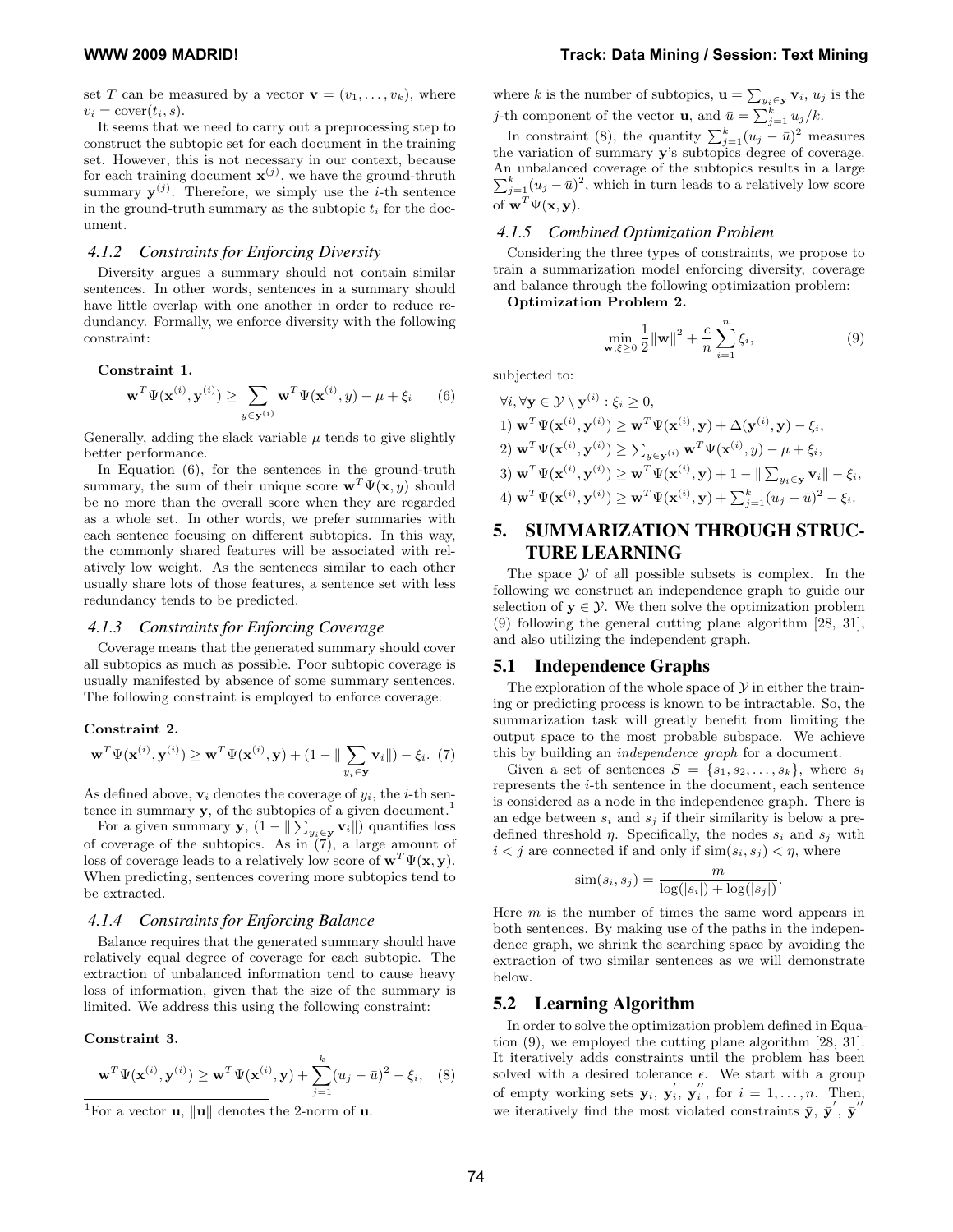Algorithm 1 Cutting plane algorithm

Algorithm I Letting plane algorithm  
\n1: Input 
$$
(\mathbf{x}^{(1)}, \mathbf{y}^{(1)}), \ldots, (\mathbf{x}^{(n)}, \mathbf{y}^{(n)}), c > 0, \epsilon > 0
$$
  
\n2:  $\mathbf{y}_i = \emptyset, \mathbf{y}_i' = \emptyset, \mathbf{y}_i'' = \emptyset$  for  $i = 1, ..., n$   
\n3: repeat  
\n4: for  $i = 1, 2, ..., n$  do  
\n5:  $\omega \equiv \mathbf{w}^T(\Psi(\mathbf{x}^{(i)}, \mathbf{y}^{(i)}) - \Psi(\mathbf{x}^{(i)}, \mathbf{y}))$   
\n6:  $\omega' = \mathbf{w}^T\Psi(\mathbf{x}^{(i)}, \mathbf{y}^{(i)}) - \sum_{y \in \mathbf{y}^{(i)}} \mathbf{w}^T\Psi(\mathbf{x}^{(i)}, y) - \mu$   
\n7:  $H(\mathbf{y}) = \Delta(\mathbf{y}^{(i)}, \mathbf{y}) - \omega$   
\n8:  $H'(\mathbf{y}) = (1 - ||\sum_{y_i \in \mathbf{y}} \mathbf{v}_i||) - \omega$   
\n9:  $H''(\mathbf{y}) = \sum_{j=1}^{k} (u_j - \bar{u})^2 - \omega$   
\n10: Compute:  $\bar{\mathbf{y}} = \operatorname{argmax}_{\mathbf{y}} H(\mathbf{y}),$   
\n $\bar{\mathbf{y}}' = \operatorname{argmax}_{\mathbf{y}} H'(\mathbf{y}), \ \bar{\mathbf{y}}'' = \operatorname{argmax}_{\mathbf{y}} H''(\mathbf{y})$   
\n11: Compute actual slack:  $\xi_i = \max\{0, \max_{\mathbf{y} \in \mathbf{W}_i} H(\mathbf{y}), \max_{\mathbf{y} \in \mathbf{y}_i'} H'(\mathbf{y})\}$   
\n12: **if**  $(H(\bar{\mathbf{y}}) > \xi_i + \epsilon)$  or  $(\omega' < \xi_i + \epsilon)$  or  
\n $(H'(\bar{\mathbf{y}}) > \xi_i + \epsilon)$  or  $(H''(\bar{\mathbf{y}}) > \xi_i + \epsilon)$  then  
\n13: Add constraint to working set  $\mathbf{y}_i \leftarrow \mathbf{y}_i \$ 

Algorithm 2 Greedy algorithm using the independence graph

1: Input: $\mathbf{x}, \mathbf{y}$ 

2: Initialize prediction  $\bar{\mathbf{y}} \leftarrow \emptyset$ 

3: for  $i = 1, 2, ..., k$  do

- 4:  $y \leftarrow \argmax_{y \notin \bar{\mathbf{y}}} \mathcal{P}(\mathbf{x}, \mathbf{y}, \bar{\mathbf{y}} \cup \{y\})$ , where  $\bar{\mathbf{y}} \cup \{y\}$  forms a path in the independence graph 5:  $\bar{\mathbf{y}} \leftarrow \bar{\mathbf{y}} \cup \{y\}$
- 6: end for
- 7: return  $\bar{v}$

for each  $(\mathbf{x}^{(i)}, \mathbf{y}^{(i)})$  corresponding to the three constraints 1), 3) and 4) in Equation (9), respectively. They are then added to the corresponding working sets, and w is updated with respect to the new combined working set. The learning algorithm is presented in Algorithm 1. It is guaranteed to halt within a polynomial number of iterations [28].

For each iteration, we need to solve

$$
\mathop{\mathrm{argmax}}_{\mathbf{y} \in \mathcal{Y}} \mathcal{P}(\mathbf{x}^{(i)}, \mathbf{y}^{(i)}, \mathbf{y}) \equiv \mathop{\mathrm{argmax}}_{\mathbf{y} \in \mathcal{Y}} \Omega(\mathbf{y}^{(i)}, \mathbf{y}) + \mathbf{w}^T \Psi(\mathbf{x}^{(i)}, \mathbf{y})
$$

for  $\Omega(\mathbf{y}^{(i)}, \mathbf{y}) = \Delta(\mathbf{y}^{(i)}, \mathbf{y}),$  or  $(1-\|\sum_{y_i \in \mathbf{y}} \mathbf{v}_i\|)$ , or  $\sum_{j=1}^k (u_j \bar{u}$ <sup>2</sup>. A greedy algorithm using the independence graph, described in Algorithm 2, is proposed to solve this problem where we repeatedly select the sentence  $y$  satisfying the following condition:  $\bar{\mathbf{y}} \cup \{y\}$  is the sentence set having the highest score while its corresponding node set forms a path in the independence graph. The algorithm ends with an extracted sentence set of size  $k$ . This algorithm has the same approximation bound as the greedy algorithm proposed by Khuller et al. [14] to solve the budgeted maximum coverage problem, that is to say, a  $(1 - \frac{1}{e})$ -approximation bound. So Algorithm 1 has a polynomial time complexity overall.

#### **WWW 2009 MADRID! Track: Data Mining / Session: Text Mining**

# **5.3 Making Prediction**

According to (1) and (2), we predict the summary for a given document x using:

$$
\underset{\mathbf{y}\in\mathcal{Y}}{\operatorname{argmax}} \mathcal{P}(\mathbf{x},\emptyset,\mathbf{y}) \equiv \underset{\mathbf{y}\in\mathcal{Y}}{\operatorname{argmax}} \mathcal{F}(\mathbf{x},\mathbf{y}) = \underset{\mathbf{y}\in\mathcal{Y}}{\operatorname{argmax}} \mathbf{w}^T \Psi(\mathbf{x},\mathbf{y}),
$$

which is a special case that can be efficiently solved by Algorithm 2.

# **5.4 Feature Space**

We discuss several features we use for the summarization task. For a document x and a sentence set y, each component of the feature vector  $\Psi(\mathbf{x}, \mathbf{y})$  is set to 1 if the corresponding feature holds true, and 0 otherwise. We first generate the feature vector for each types of features, and then concatenate them to construct the whole feature vector  $\Psi(\mathbf{x}, \mathbf{y}).$ 

#### *5.4.1 Basic Features*

These basic features are the most widely used features in summarization, and can be readily computed.

Word Frequency: Word frequency can be used to generate a set of features [31]. To denote the coverage degree of a document for a certain word and the importance of a certain word to a document, two kinds of levels are defined:

Term-importance: It defines the percentage of a certain word in a sentence. For example, the level 0.1 indicates that the frequency of a certain word in some sentence exceeds 10%. Moreover, a separate level is employed to denote the key words in the document. A key word is defined by certain rules, which will be discussed later.

Term-extent: It denotes the percentage of the sentences containing a certain word. For example, the level 0.1 denotes that a certain word appears in no less than 10% of the sentences in the document.

For term-importance level A and term-extent level B, there are three binary features:

A word in the term-importance level 0 (appears at least once in a sentence) appears in at least a B fraction of sentences at a term-importance level A.

A word in the term-importance level A appears in at least a B fraction of sentences at a term-importance level 0.

A word in the term-importance level A appears in at least a B fraction of sentences at a term-importance level A.

Let TI be the total number of term-importance levels, and TE be the total number of term-extent levels. A total of  $T = (3 * TI - 2) * TE$  features can be then obtained. For each word, we can get a feature vector of length T. The vectors of all words are summed to get a final feature vector.

Position: Every word of the first sentence of a document is labeled as a key word.

Thematic Word: Thematic words are defined as the words with the highest frequency after having deleted the words in the stop-word list. Each thematic word is labeled as a key word.

Length: The number of words in each sentence after removing the words in the stop-word list. We prefer sentences with a length located in a certain range. Several length levels are introduced to denote the length of a sentence. The a feature vector can be generated with each component denotes a length level.

Upper Case words: Each upper case word is labeled as a key word.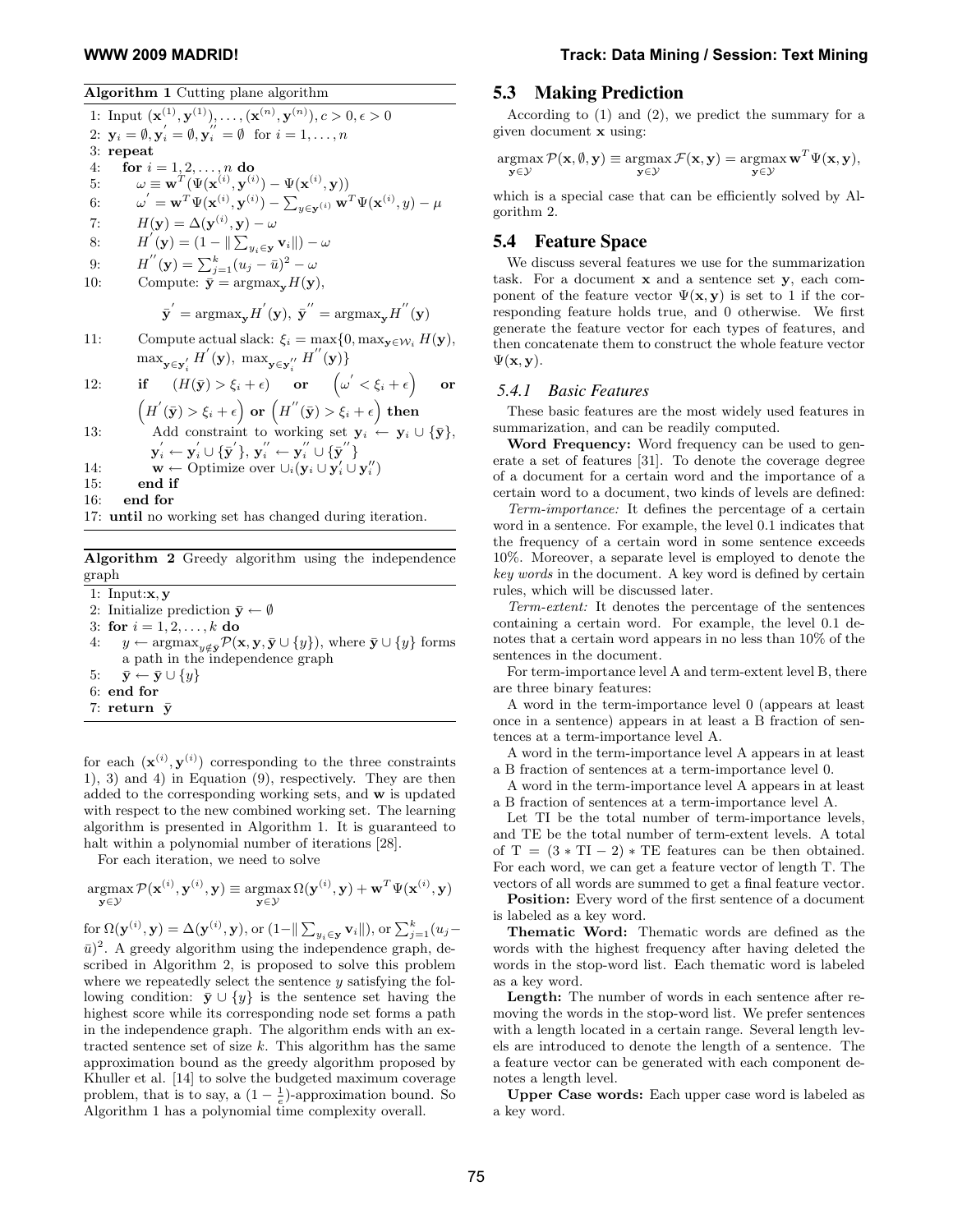#### *5.4.2 Complex Features*

We also consider several complex features that prove to be of great help for summarization. Though requiring considerable efforts to generate, the numerous variants of these features are very helpful.

PageRank: The PageRank value of each sentence is calculated in a recursive manner as follows:

$$
PR(s_i) = (1-d) * PR(s_i) + \sum d * (PR(s_j) * sim(s_i, s_j))
$$
(10)

where  $s_i$  is the *i*-th sentence in the document,  $PR(s_i)$  is the PageRank value of  $s_i$  and d is damper factor, which is set to be 0.85 in our experiments.<sup>2</sup>

There are two kinds of PageRank values: 1) innPageRank: Only the similarity between sentences in the same document is calculated. 2) interPageRank: Only the similarity between sentences from different documents under the same theme is calculated, other similarity scores are set to zero.

Finally the PageRank value of the sentence  $s_i$  is treated as a special key word with a word frequency  $PR(s_i)$ .

Two-grams: Two successive words in the same sentence are regarded as a phase. To generate this feature, each phase is denoted as a bi-word and defined by an added special importance level of word frequency.

# **6. EXPERIMENTS**

In the experimental study, we aim at addressing the following issues:

- 1. Does our approach outperform other state-of-the-art approaches? The results demonstrate that it achieves a remarkable improvement over those approaches.
- 2. Does the incorporation of diversity, coverage, and balance in our framework improves the performance of the summarization? According to our experiments, our proposed constraints do enhance diversity, coverage, and balance of the summary as well as improve performance.
- 3. Which of the three requirements we deal with in the summarization leads to the best performance? A detailed analysis will be proposed in a later section.

#### **6.1 Data Set**

The DUC2001 data set is used for evaluation in our experiments. The data set, denoted as Bigset, contains around 147 summary-document pairs. For this data set, there are mainly two subsets for the summarization task, denoted as Docset1 and Docset2. The respective ground-truth summaries are generated by manually extracting a certain number of sentences from each single document. In the data set there are several themes, and under each theme there are several documents, which enables the  $interPageRank$  calculation.

For our summarization task, each document set is split into a training data set and a testing data set. A 10-fold cross validation process is employed in the experiments to account for the uncertainty in the data set partition. That is to say, the whole data set is divided evenly into ten folds.

Then 9 folds are used for training while the other one is kept for testing.

We use the following preprocessing steps: 1) We eliminate stop words from the original documents and execute stemming using the Porter's stemmer. 2) We calculate each word's frequency and tag each key word defined according to the previous sections. Other features are also calculated and represented in the input files under various forms.

# **6.2 Performance Evaluation**

#### *6.2.1* F<sup>1</sup> *Evaluation*

 $F_1$  measurement is widely used in summarization evaluation. In  $F_1$  evaluation, the predicted summary  $\bar{y}$  and the ground-truth summary y are compared directly and the precision, recall,  $F_1$  scores are calculated as follows:

$$
\Delta(\mathbf{y}, \bar{\mathbf{y}}) = \frac{2pr}{p+r}, \quad p = \frac{\langle \mathbf{y}, \bar{\mathbf{y}} \rangle}{\langle \bar{\mathbf{y}}, \bar{\mathbf{y}} \rangle}, \quad r = \frac{\langle \mathbf{y}, \bar{\mathbf{y}} \rangle}{\langle \mathbf{y}, \mathbf{y} \rangle}.
$$

#### *6.2.2 ROUGE Evaluation*

The ROUGE measure [18] is widely used for evaluation. In fact, the DUC contests usually employ ROUGE measures for automatic summarization evaluation. In ROUGE evaluation, the summarization quality is measured by counting the number of overlapping units, such as n-gram, word sequences, and word pairs between the predicted summary  $\bar{y}$ and the ground-truth summary y. There are several kinds of ROUGE metrics, of which the most important one is ROUGE-N which contains three sub-metrics:

1. ROUGE-N-R is an n-gram recall metric calculated as follows:

$$
ROUGE-N-R = \frac{\sum_{y \in \mathbf{y}} \sum_{\text{gram}_{n} \in \mathbf{y}} Count_{\text{match}}(\text{gram}_{n})}{\sum_{y \in \mathbf{y}} \sum_{\text{gram}_{n} \in \mathbf{y}} Count_{\text{ground}}(\text{gram}_{n})}
$$

2. ROUGE-N-P is an n-gram precision metric calculated as follows:

$$
ROUGE-N-P = \frac{\sum_{y \in \bar{\mathbf{y}}} \sum_{\text{gram}_n \in \mathbf{y}} Count_{match}(\text{gram}_n)}{\sum_{y \in \bar{\mathbf{y}}} \sum_{\text{gram}_n \in \mathbf{y}} Count_{pred}(\text{gram}_n)}
$$

3. ROUGE-N-F is an n-gram  $F_1$  metric calculated as follows:

$$
ROUGE-N-F = \frac{2 * ROUGE-N-R * ROUGE-N-P}{ROUGE-N-R + ROUGE-N-P}
$$

Here *n* denotes the length of the *n*-gram, and gram<sub>n</sub>  $\in$  *y* denotes the n-grams in the document y. Count $_{\text{match}}(\text{gram}_n)$  is the number of  $\gamma$  gram<sub>n</sub> co-occurring in the predicted summary  $\bar{y}$  and the ground-truth summary y, Count<sub>ground</sub>(gram<sub>n</sub>) represents the occurrence number of  $\gamma$  in the groundtruth summary  $\mathbf{y}$ , and Count<sub>pred</sub>(gram<sub>n</sub>) represents the occurrence number of gram<sub>n</sub> in the predicted summary  $\bar{y}$ .

According to Lin and Hovy [18], among all the evaluation measures in ROUGE, ROUGE-1 and ROUGE-2 fit the single document summarization evaluation task very well. As a result, for simplicity, in our experiment, only three ROUGE metrics are employed: ROUGE-1, ROUGE-2, ROUGE-W, where ROUGE-W is based on the weighted longest common subsequence. The weight W is set to be 1.2 in our experiments.

 $^2 \mathrm{The \ iteration \ ends}$  when the scores differ from the last iteration by less than a given threshold (0.001 in our experiment).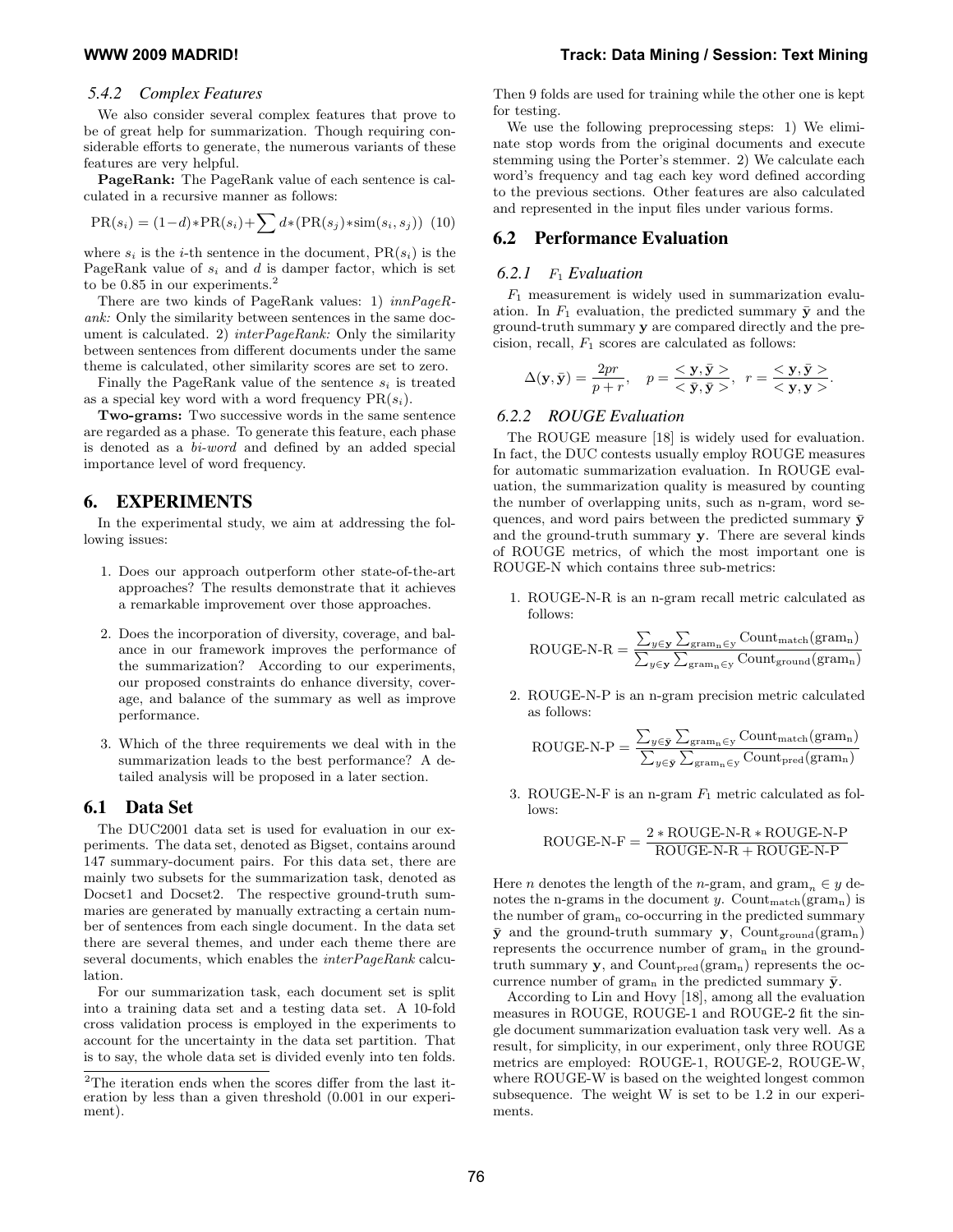# **6.3 Overall Performance**

In this section, several baselines, including both supervised and unsupervised methods are introduced for comparison. This series of experiments is conducted on Docset1, Docset2, and Bigset. To give a concise comparison, only  $F_1$ and ROUGE-2-R are employed for evaluation.

#### *6.3.1 Algorithms for Comparison*

Among the supervised methods, we choose Support Vector Machine (SVM) (not structural SVM), Naive Bayes (NB), Logistic Regression (LR), Hidden Markov Model (HMM) and Conditional Random Field (CRF):

SVM: SVM is widely used as a binary classifier, which is appropriate to distinguish summary sentences from nonsummary sentences.

NB: This is a approach to classify single class variables in dependence of several feature values. This model follows the assumption that the input variables are conditionally independent.

LR: LR can be regarded as a discriminative version of NB. It is employed to model the posterior probabilities of  $k$  classes via linear functions in output variables.

HMM: HMM is an extension to NB for sequentially structured data also representing the dependencies of the input and output as a joint probability distribution.

CRF: CRF differs from HMM by proposing a conditional probability model instead of a joint probability model.

We also compare with four unsupervised methods: Random: A summary is generated by selecting sentences randomly from a given document.

LEAD: This is a popular baseline on DUC2001 data set. It works by selecting the lead sentences as the summary.

LSA: We identify semantically important sentences using the Latent Semantic Analysis technique and select the k most important sentences as the summary.

HITS: One of the Mihalcea's [20] algorithms based on the authority score of HITS on the directed backward graph. The sentences with the highest authority score are selected in the summary generation.

The results of the baselines' performance on the Bigset are reported in [26].

Our approach is denoted as IndStr-SVM. In our framework, several models can be trained by adapting different strategies in adding constraints and tuning parameters. We set  $\mu = 0.5$  and  $\eta = 0.4$  in our experiments.

#### *6.3.2 Result and Analysis*

Our first experiment is conducted based on only the basic features. Table 1 gives the performance of the unsupervised methods for this experiment, while Table 2 presents the results for the supervised methods.

As shown in Table 1 and Table 2, The random algorithm gives the worst performance as expected. The performance of LEAD is much better than the Random algorithm. LSA achieves better performance than the LEAD algorithm. The result of HITS is the best among the unsupervised approaches, which shows the close relationship between summarization and the graph structure constructed from the sentences.

Compared with those unsupervised methods, supervised methods are generally better with the exception of HITS. As extensions of NB, LR and HMM both result in a remarkable improvement over the performance of NB. SVM proves to be a effective algorithm by achieving a performance similar to that of LR and HMM. CRF takes a big step forward as it achieves much better performance. The comparison between CRF and HMM informs us that CRF does a better job in exploring the dependent structures. Our method obtains the best performance by achieving an increase of 2.0% and 0.3% over CRF on the Bigset in terms of ROUGE-2-R and  $F_1$  respectively and outperforming HITS by 7.4% and 6.0% on the Bigset in term of ROUGE-2-R and  $F_1$  respectively. This can be attributed to the fact that the employment of the three constraints enforcing diversity, coverage, and the balance in the summary.

We also notice that Docset2 is much harder for summarization than Docset1, and our approach makes a greater improvement over other approaches on this task. This demonstrates the robustness of our approach. According to the comparison of the performance on Docset1, Docset2 and Bigset, the gap in the performance between our approach and other approaches is larger on small document sets. This demonstrates that our approach performs better with less training data. This phenomenon may due to the fact that in the generation of a good summarization model, the involvement of the diversity, coverage, and balance issues can partly replace the role played by a large training data set.

Now we discuss experiments using both the basic and complex features. To save space, we presents the results in Tables 3 for the performance of the supervised methods only.

According to Table 3, our approach is still the best while CRF again achieves the second best performance. This again illustrates that the dependence between sentences is important to summarization. Compared with the best unsupervised method HITS, our approach achieves an improvement of 23.7% measured by ROUGE-2-R and 16.3% measured by  $F_1$  on the Bigset. Our approach also outperforms the CRF methods by 10.4% and 2.1% on the Bigset in terms of ROUGE-2-R and  $F_1$ , respectively, which is a much larger improvement than when only considering basic features. It illustrates that our approach works better with complex features, i.e., it has larger capacity. Our approach is still robust when using all the features as the gap in the performance between our approach and other approaches is still larger on Docset<sub>2</sub>.

The robustness of our approach illustrates that the diversity, coverage, and balance issues is important to a summary. We believe that those issues provide the just experience that a good summarization model should learn, and reduce the model's dependence on the training data.

# **6.4 Strategy Selection**

To identity how diversity, coverage, and balance enhance the quality of a summary, we provide several models through a strategy selection based on our approach. Generally speaking, strategies can be sorted into two categories: constraint selection and parameter tuning. Each time, we tune one strategy while others are fixed. This series of experiments is conducted on the Bigset, and the performance is measured in terms of ROUGE-1, ROUGE-2, and ROUGE-W.

# *6.4.1 Constraint Selection*

To understand the effect of each proposed constraint, a series of experiments is conducted by employing different sets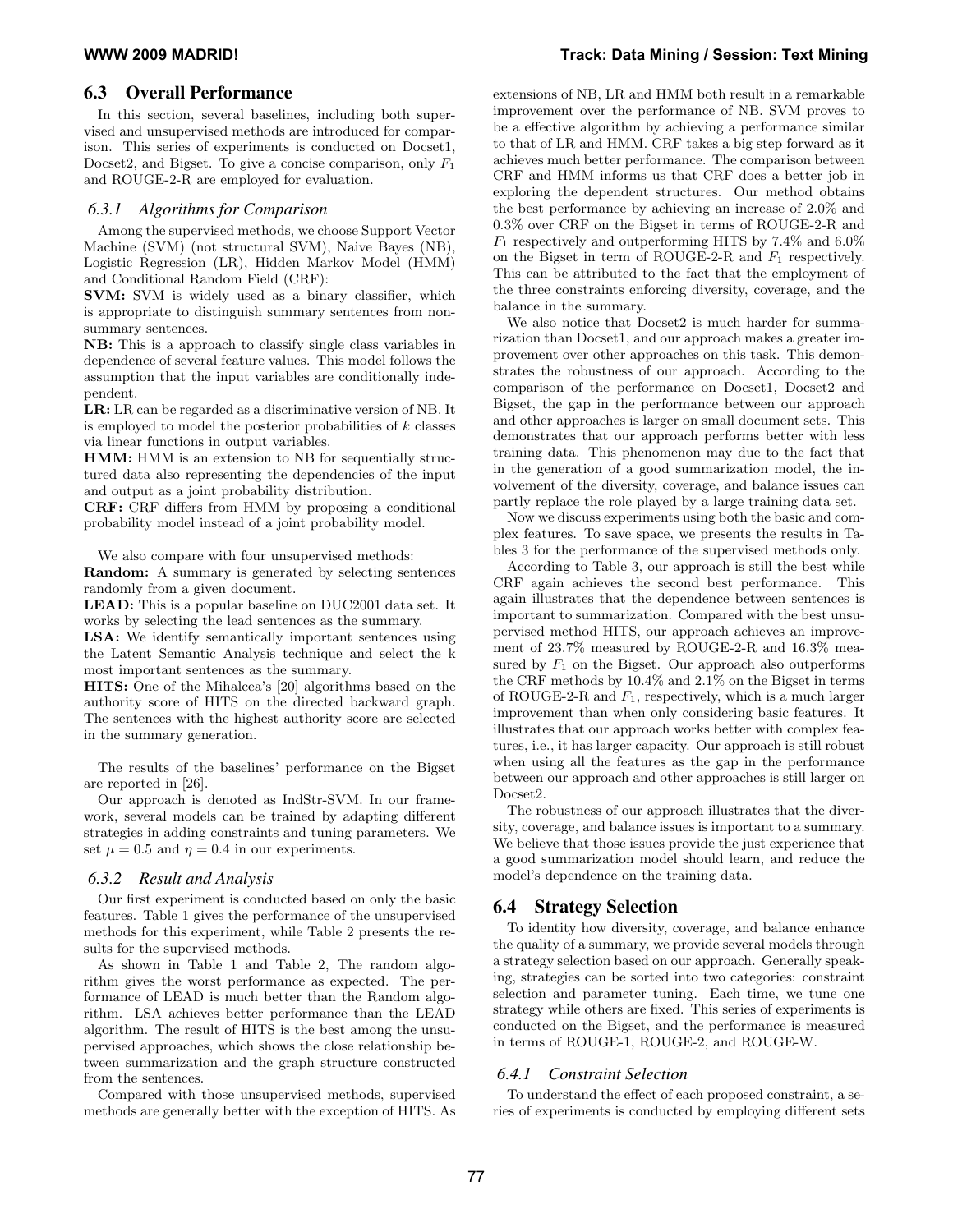of constraints while training. The comparison is again divided into those based on the basic features and those based on all the features. We denote Indstr-SVM as the model trained with no constraint, Indstr-SVM-C1 as the model trained with the diversity-biased constraint involved, Indstr-SVM-C2 as the model trained with the coverage-biased constraint involved, Indstr-SVM-C3 as the model trained with the balance-biased constraint involved, and Indstr-SVM-All as the model trained with all three constraints involved.

According to Table 4, when using only the basic features, different constraints lead to various degrees of improvement. Indstr-SVM-C2 achieves the best performance among the models trained with a single constraint as it outperforms Indstr-SVM by 4.5% and 4.1% in terms of ROUGE-2-R and ROUGE-2-F respectively. This emphasizes the importance of the coverage issue in summarization. Indstr-SVM-C1 outperforms Indstr-SVM by 4.4% and 3.4% while Indstr-SVM-C3 outperforms Indstr-SVM by 4.2% and 4.0% in terms of ROUGE-2-R and ROUGE-2-F respectively. Indstr-SVM-All achieves the best performance as it outperforms Indstr-SVM by 4.7% and 4.7% respectively.

Table 5 presents us the performance on different constraint set using all the features: Indstr-SVM-C2 again results in the best performance by increasing 3.6% in terms of ROUGE-2-R and 4.0% in term of ROUGE-2-F over Indstr-SVM. For the other two constraints, Indstr-SVM-C1 achieves an improvement of 1.0% and 1.2% respectively, as measured by ROUGE-2-R and ROUGE-2-F compared with Indstr-SVM. Indstr-SVM-C3 outperforms Indstr-SVM by 2.3% and 2.4% in terms of ROUGE-2-R and ROUGE-2-F respectively. Indstr-SVM-All is still the best model, and outperforms Indstr-SVM by 3.9% and 4.4% respectively.

According to the above results, it can be concluded that the coverage-biased constraint makes the greatest contribution to summarization. The result can be explained that the coverage requirement is more important than the other two in the summarization task. When adding all three constraints, a robust model with the best performance of the summarization task is learned. We also notice that there is a little overlap among the effects of those constraints as Indstr-SVM-All just outperforms the models trained with single constraint.

#### *6.4.2 Parameter Tuning*

The key parameter in our framework is the  $c$  used in  $(9)$ , which aims at keeping a balance between weights and slacks. Figure 1 shows the performance of Indstr-SVM-All based on basic features with the variation of  $c$ . The results in Figure 1 also show that the robust model performs better when c is small. This indicates that our constraints focus on weight modification rather than on low training loss.

Figure 2 shows the performance of the robust model based on all features when the value of c varies. According to the results in Figure 2, although there is a few ups and downs as the c parameter varies, the model trained with a small value of c performs relatively better. This shows the same trend as when only considering basic features, which gives another proof that the constraints concerning the diversity, coverage, and balance issues play an important role in summarization.

### **7. CONCLUSION AND FUTURE WORK**

In this paper, a novel approach is proposed to train a robust model for document summarization. As a good sum-



Figure 1: Performance of robust model based on basic features when varying the  $c$  value



Figure 2: Performance of robust model based on all features when varying the  $c$  value

mary heavily depends on the diversity, coverage, and balance issues, our structure learning approach employs a structural SVM with several constraints to enforce them in a summary. In our approach, we first build an independence graph to capture the structure of the output variable. Then we employ a cutting plane algorithm to solve our proposed optimization problem. Finally, the model obtained in the training process is used to predict the summary when given a new document. Experimental results on the DUC2001 data set demonstrate the good effectiveness of our approach. The performance of our method achieves a remarkable improvement over a set of state-of-art supervised and unsupervised methods and the involvment of diversity, coverage, and balance in summarization proves to be of great help.

In future work, we plan to explore how to enforce diversity, coverage, and balance through feature generation. We will also extend our framework to several applications, including web page summarization and snippets generation for which we will need to modify our method for query-biased summarization. In web page summarization task, there will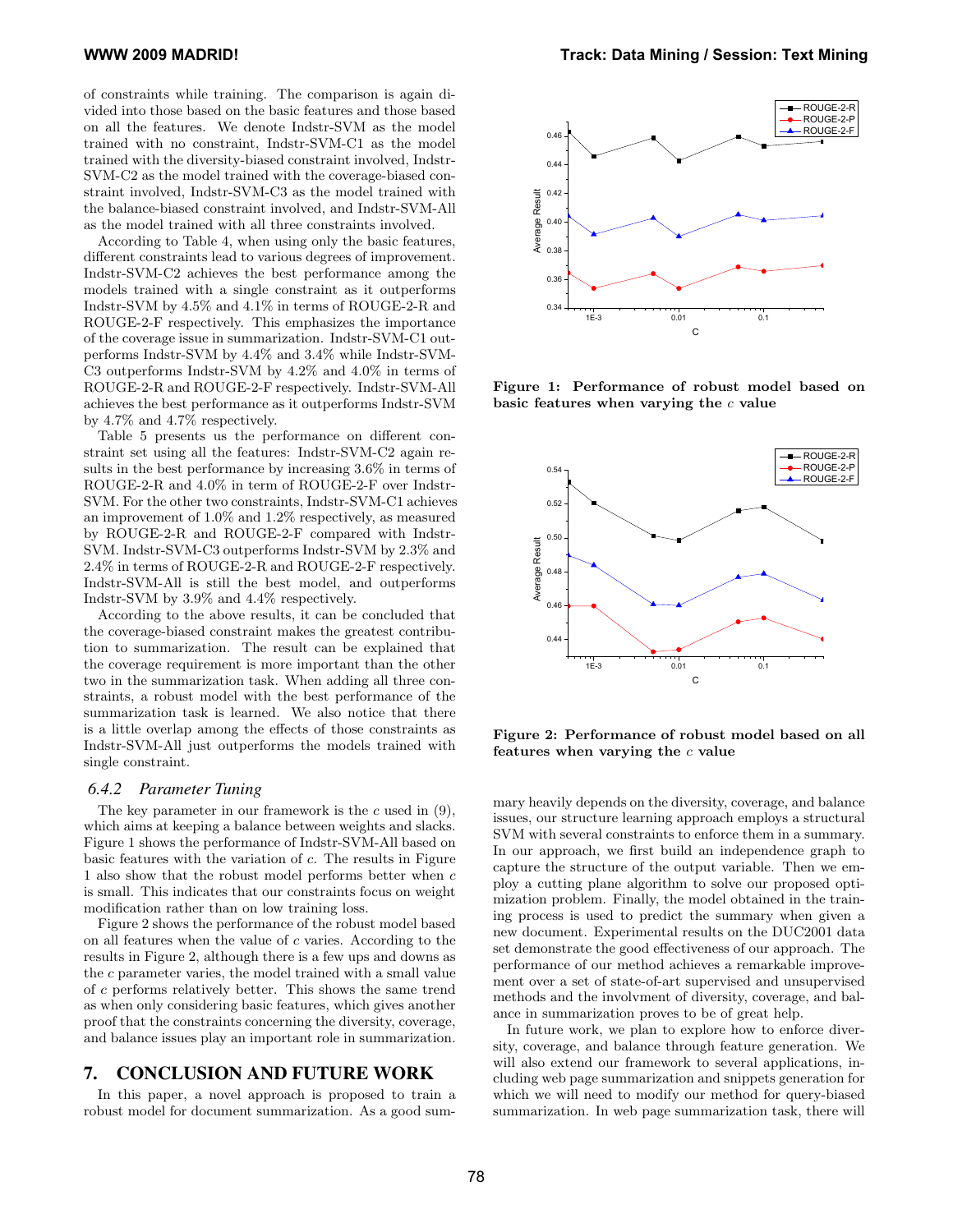| Lable 1. Results of unsupervised approaches based on basic reatures |             |         |             |                |               |               |  |
|---------------------------------------------------------------------|-------------|---------|-------------|----------------|---------------|---------------|--|
|                                                                     | Docset1     | Docset1 | Docset2     | Docset2        | <b>Bigset</b> | <b>Bigset</b> |  |
|                                                                     | $ROUGE-2-R$ | $F_{1}$ | $ROUGE-2-R$ | $_{F_{\rm 1}}$ | $ROUGE-2-R$   | $F_1$         |  |
| RANDOM                                                              | 0.258       | 0.252   | 0.210       | 0.194          | 0.245         | 0.202         |  |
| <b>LEAD</b>                                                         | 0.408       | 0.392   | 0.216       | 0.192          | 0.377         | 0.311         |  |
| LSA                                                                 | 0.412       | 0.340   | 0.334       | 0.214          | 0.382         | 0.324         |  |
| <b>HITS</b>                                                         | 0.453       | 0.377   | 0.335       | 0.239          | 0.431         | 0.368         |  |

Table 1: Results of unsupervised approaches based on basic features

Table 2: Results of supervised approaches based on basic features

|            | Docset <sub>1</sub> | Docset1 | Docset2   | Docset2 | <b>Bigset</b> | <b>Bigset</b> |
|------------|---------------------|---------|-----------|---------|---------------|---------------|
|            | ROUGE-2-R           | $F_1$   | ROUGE-2-R | $F_1$   | $ROUGE-2-R$   | $F_{1}$       |
| NB         | 0.435               | 0.324   | 0.312     | 0.225   | 0.394         | 0.336         |
| LR         | 0.442               | 0.346   | 0.346     | 0.252   | 0.415         | 0.349         |
| <b>SVM</b> | 0.441               | 0.348   | 0.344     | 0.251   | 0.416         | 0.343         |
| <b>HMM</b> | 0.441               | 0.343   | 0.338     | 0.243   | 0.419         | 0.350         |
| <b>CRF</b> | 0.467               | 0.353   | 0.360     | 0.267   | 0.454         | 0.389         |
| IndStr-SVM | 0.540               | 0.417   | 0.467     | 0.328   | 0.463         | 0.390         |

Table 3: Results of supervised approaches based on all features

|            | Docset1     | Docset1        | Docset2     | Docset2 | <b>Bigset</b> | <b>Bigset</b> |
|------------|-------------|----------------|-------------|---------|---------------|---------------|
|            | $ROUGE-2-R$ | $\mathbb{F}_1$ | $ROUGE-2-R$ | $F_1$   | $ROUGE-2-R$   | $F_1$         |
| <b>NB</b>  | 0.446       | 0.377          | 0.383       | 0.309   | 0.436         | 0.372         |
| LR         | 0.463       | 0.395          | 0.401       | 0.329   | 0.450         | 0.383         |
| <b>SVM</b> | 0.468       | 0.397          | 0.407       | 0.335   | 0.449         | 0.385         |
| <b>HMM</b> | 0.461       | 0.380          | 0.395       | 0.328   | 0.451         | 0.380         |
| CRF        | 0.495       | 0.420          | 0.416       | 0.340   | 0.483         | 0.419         |
| IndStr-SVM | 0.574       | 0.475          | 0.519       | 0.390   | 0.533         | 0.428         |

Table 4: Performance on different constraint set based on basic features

| constraint set | Indstr-SVM | Indstr-SVM-C1 | Indstr-SVM-C2 | Indstr-SVM-C3 | Indstr-SVM-All |
|----------------|------------|---------------|---------------|---------------|----------------|
| ROUGE-1-R      | 0.58354    | 0.59257       | 0.59939       | 0.59682       | 0.59569        |
| $ROUGE-1-P$    | 0.45801    | 0.46374       | 0.46959       | 0.46906       | 0.46928        |
| $ROUGE-1-F$    | 0.50773    | 0.51344       | 0.52034       | 0.51881       | 0.51902        |
| ROUGE-2-R      | 0.43925    | 0.45843       | 0.45912       | 0.45758       | 0.45990        |
| ROUGE-2-P      | 0.35219    | 0.36466       | 0.36658       | 0.36637       | 0.36880        |
| ROUGE-2-F      | 0.38733    | 0.40040       | 0.40337       | 0.40267       | 0.40543        |
| ROUGE-W-R      | 0.23701    | 0.24293       | 0.24762       | 0.24641       | 0.24466        |
| ROUGE-W-P      | 0.32515    | 0.33348       | 0.33905       | 0.33841       | 0.33693        |
| ROUGE-W-F      | 0.27045    | 0.27862       | 0.28210       | 0.28088       | 0.27951        |

Table 5: Performance on different constraint set based on all features

| constraint set | Indstr-SVM | Indstr-SVM-C1 | Indstr-SVM-C2 | Indstr-SVM-C3 | Indstr-SVM-All |
|----------------|------------|---------------|---------------|---------------|----------------|
| ROUGE-1-R      | 0.60669    | 0.60854       | 0.62368       | 0.61264       | 0.62121        |
| ROUGE-1-P      | 0.52589    | 0.52988       | 0.54068       | 0.53254       | 0.54254        |
| $ROUGE-1-F$    | 0.55725    | 0.56094       | 0.57408       | 0.56437       | 0.57354        |
| $ROUGE-2-R$    | 0.50104    | 0.50587       | 0.51892       | 0.51274       | 0.52081        |
| ROUGE-2-P      | 0.43894    | 0.44420       | 0.45654       | 0.44874       | 0.45994        |
| ROUGE-2-F      | 0.46351    | 0.46897       | 0.48194       | 0.47464       | 0.48401        |
| ROUGE-W-R      | 0.26051    | 0.26235       | 0.26899       | 0.26353       | 0.26995        |
| ROUGE-W-P      | 0.39510    | 0.39920       | 0.40855       | 0.39972       | 0.41173        |
| ROUGE-W-F      | 0.30994    | 0.31300       | 0.32080       | 0.31398       | 0.32214        |